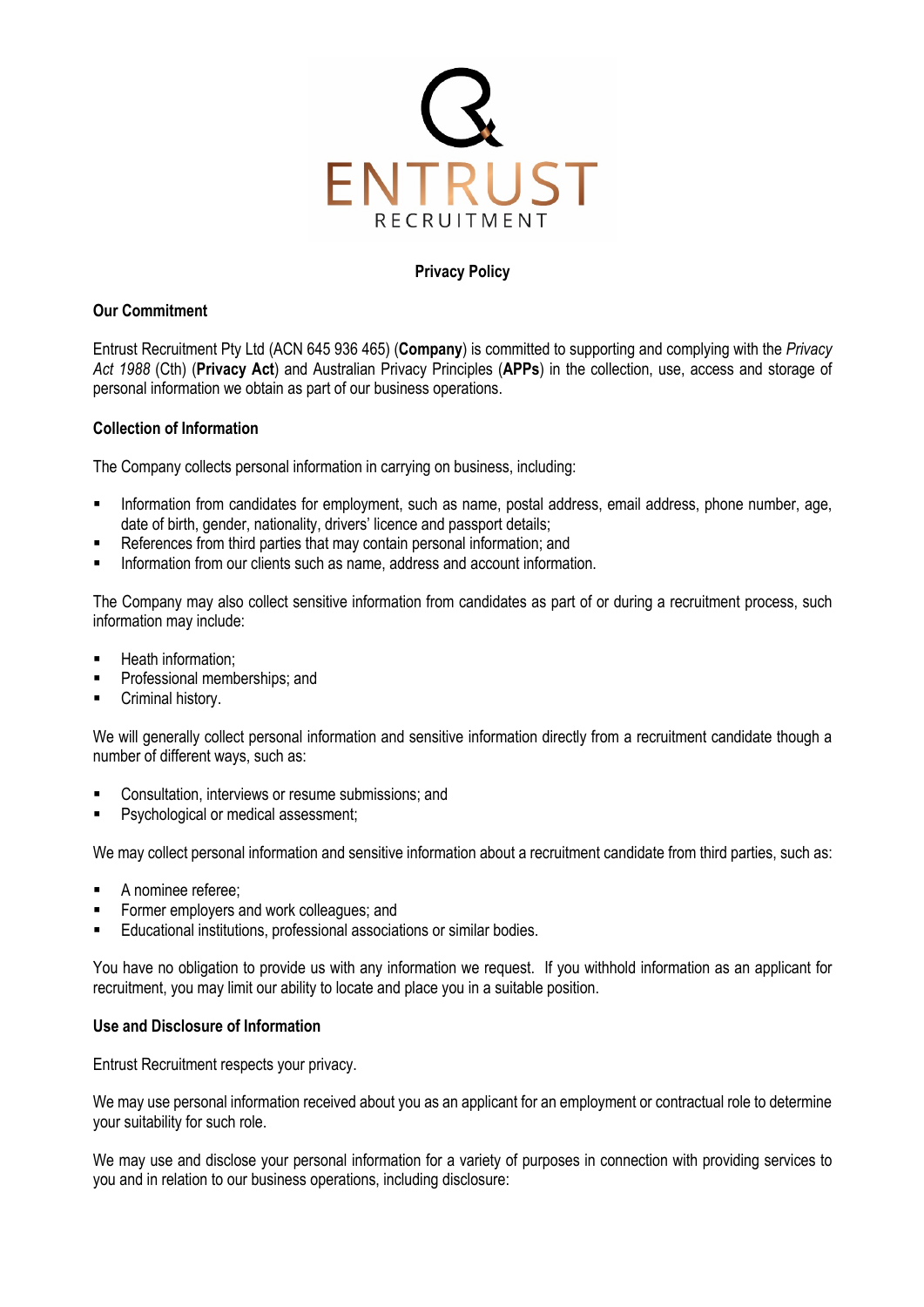- to comply with our legal and contractual obligations;
- to our clients and potential clients who engage us to find a candidate for an employment role;
- § to your referees;
- to external online training providers for the purposes of conducting online and safety inductions;
- to our auditors and insurers;
- to your advisors, such as your doctor or solicitor.

We may also need to disclose information to our information technology providers, including those who may host cloudbased storage of our data at any time.

The Company may disclose personal information outside Australia, such as through storage of electronic files abroad. By providing your personal information you agree that the Company is not required to take steps to ensure that the overseas recipient does not breach the APPs and the Company will not breach its obligations under the Privacy Act or APPs.

If you do not want the Company to disclose your personal information overseas, you may withdraw your consent by advising our Privacy Officer in writing.

We will always ask for your consent before we disclose any sensitive information about you to a third party.

#### **Direct marketing**

Entrust Recruitment will not use your personal information for direct marketing.

#### **Website Cookies**

We may use cookies to personalise and simplify your access to and use of our web site. A "cookie" is a small data file that is downloaded from our website and stored in a text file on your hard drive. The information is made up of a string of letters and numbers which uniquely identifies your computer and any username or password that you may have already registered on our website. Information is also generated and collected whenever a page is accessed on our website that records information such as time, date and specific page. We collect such information for statistical and maintenance purposes that enables us to continually evaluate our website performance. These cookies cannot be used to obtain any other information on you or on your hard drive unless you have already provided such information.

If at any time you do not wish to accept cookies or wish to delete existing cookies, you may manually configure your browser to refuse cookies or you may manually delete existing cookies from your hard drive. However, if you do so, you may not be able to use the full functionality of our website.

#### **Storage and Security**

We may collect, disclose and store information received from you in electronic or hard copy form. The Company will use all reasonable endeavours to ensure that:

- **E** It does so securely:
- § Access to personal information is limited to Company staff or third parties who reasonably require it; and
- When the information is no longer required, we will destroy it or de-identify it to make it anonymous.

#### **Accessing and Changing your Personal Information**

You may request access to personal information we hold about you. Access will be provided within a reasonable time.

The Company takes reasonable steps to ensure that personal information it stores is accurate. If it is not, or you do not wish us to keep it, you can ask us to correct or delete it. Unless personal information is required for administrative or legal reasons. we will take all reasonable steps to meet such requests.